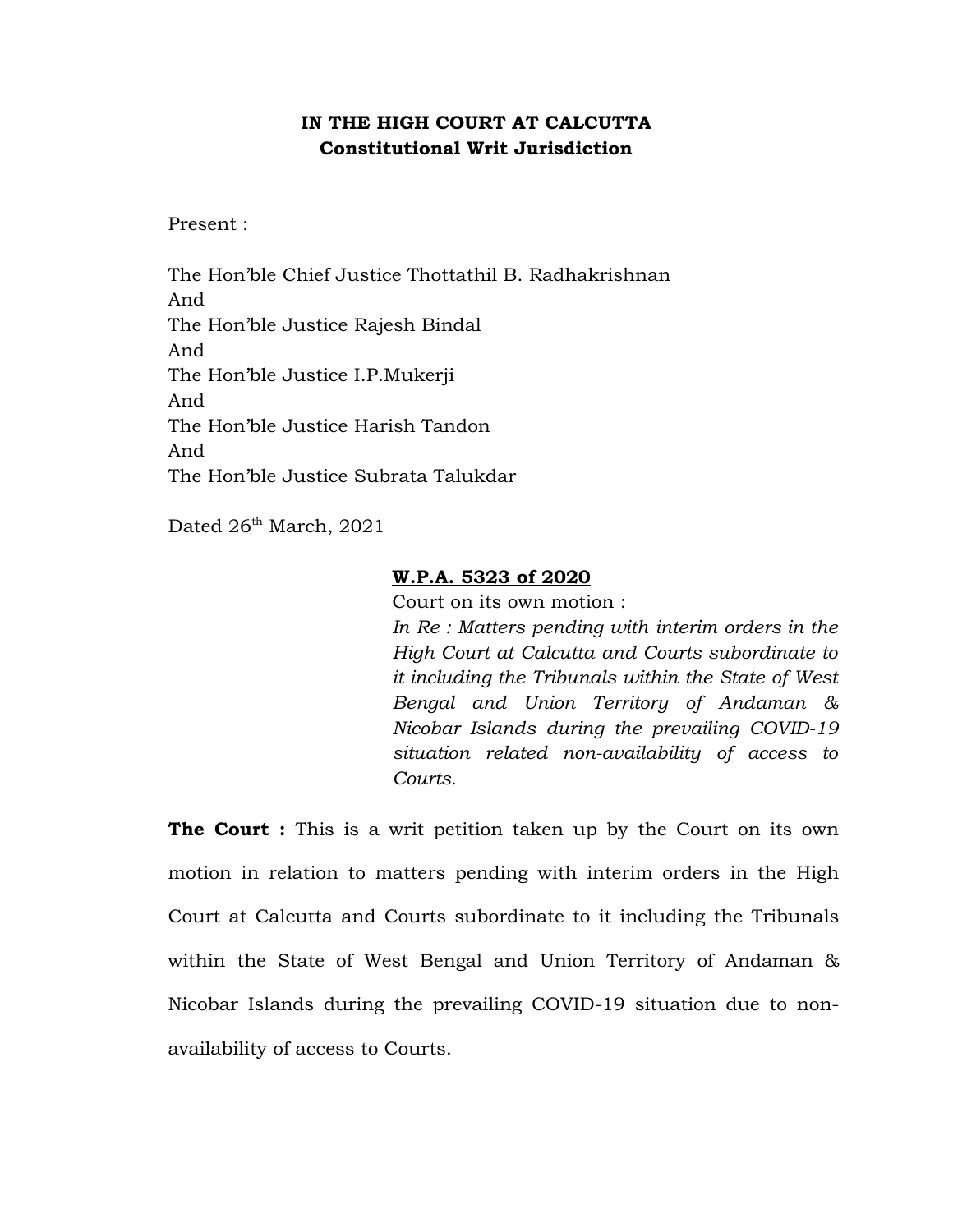Taking into consideration the different orders passed by the Hon'ble Supreme Court of India including the order dated March 08, 2021 in Suo Motu Writ Petition (Civil) No. 3 of 2020, we see that all proceedings which fall under the cover of that order of the Hon'ble Supreme Court of India stand governed by it.

All that remains is the continuance of interlocutory orders which are in force in terms of the original order issued in this writ petition namely, W.P.A. 5323 of 2020 and extended from time to time, which as of now, stands extended till March 31<sup>st</sup>, 2021.

We do not see any reason to extend the original order any further beyond March  $31<sup>st</sup>$ , 2021, except as regards the matters which we specifically order hereinbelow.

Conditional orders of Courts including relating to occupation of any premises subject to payment of rent or occupational charges will continue, notwithstanding the non-deposit of the rent or occupation charges during the period  $15<sup>th</sup>$  March, 2020 till  $20<sup>th</sup>$  April, 2021. Similarly, rent or occupation charges not deposited in terms of the rent control legislations will not immediately make the tenant or occupant liable for eviction till 20th April, 2021 or earlier orders of Court.

This order will also apply to orders pertaining to the Original Side of this Court.

This order be published on the official website of this Court and also be communicated to the Courts subordinate to this Court and all